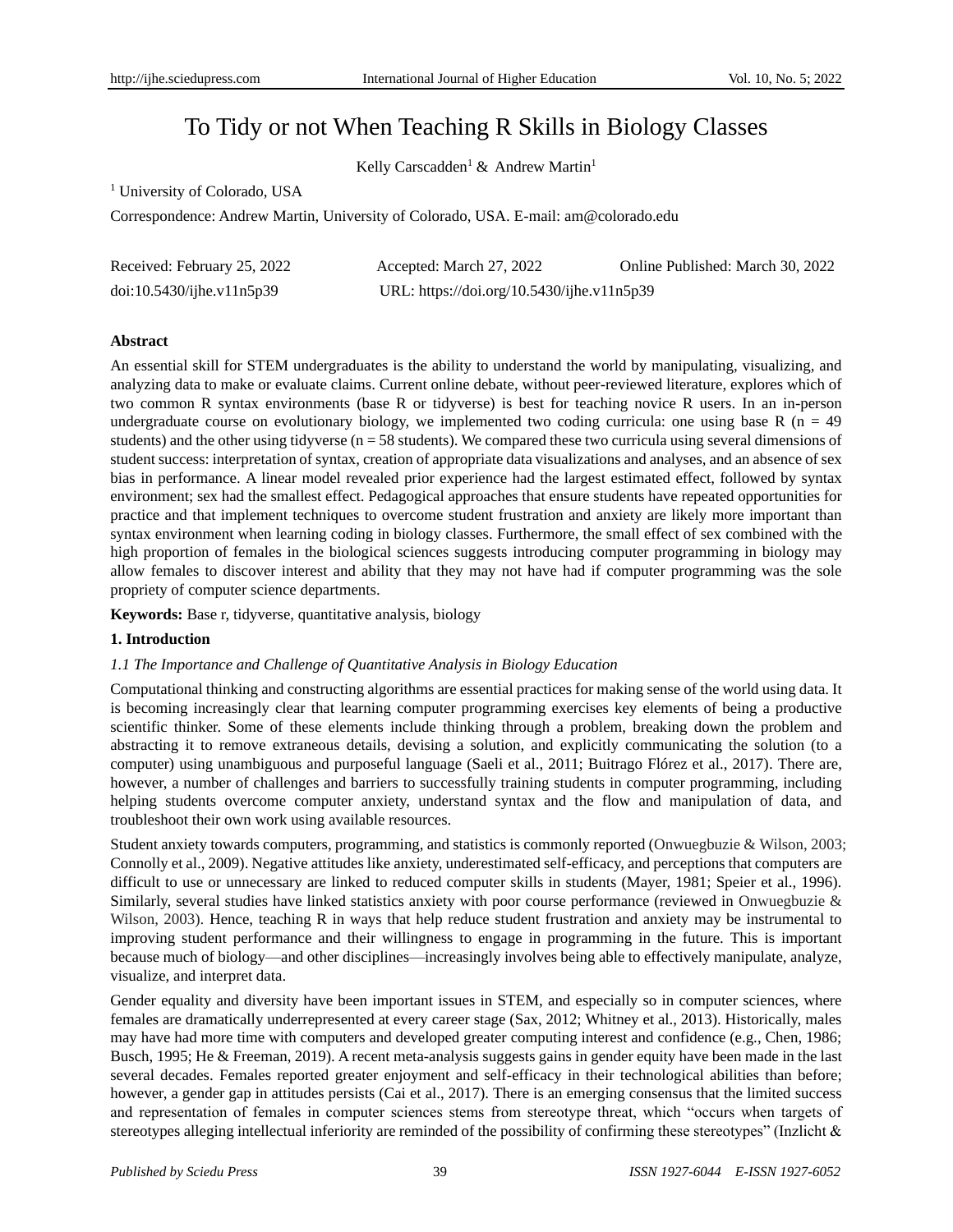Ben-Zeev, 2000: 365). The possibility of stereotype threat underscores the necessity of ensuring the introduction of computer programming into a biology course does not adversely affect a gender.

Pedagogical approaches that can help students, particularly underrepresented groups, increase their enjoyment, interest, and confidence in computer programming may make students more likely to engage with technology and remove one barrier to success in STEM fields (Mayer, 1981). Thus, one motivation for our study was assessment of whether computational and algorithmic thinking goals revealed sex-based differences in learning gains, and if so, what can be done to limit, or eliminate these differences in success.

#### *1.2 The Use of R*

R is an open-source, widely-used, object-oriented programming language that is transforming the way biologists do and share science (Lowndes et al., 2017; R Core Team, 2018). Incorporating R into undergraduate biology courses lets students readily manipulate, visualize, and analyze data for constructing or evaluating evidence-based claims about the world. Furthermore, in comparison to other point and click 'black box' programs, R encourages algorithmic thinking; students must think through and specify a series of steps to accomplish their data task. Lastly, R is a useful tool for open and reproducible science because it requires users to create a shareable stepwise set of executable commands, referred to as a script.

Because R is a flexible and evolving programming language, there are numerous different ways of constructing algorithms for solving problems. For instructors, this means there are many choices when introducing students to R coding (Fox & Anderson, 2005; Ross et al., 2017; Wickham et al., 2019). Here, we focus on two different, popular syntax environments within R: base R and tidyverse. Base R is the most common syntax environment mostly because it has a longer history than tidyverse. Many online courses, online resources, and internet discussion forums focus on the base R syntax environment. Tidyverse is a derivative syntax environment that enables more efficient data manipulation, analysis and visualization (Wickham & Grolemund, 2016; Wickham et al., 2019). Our comparison of R instructional methods happened in the context of an undergraduate biology course. Students in this course typically have limited previous exposure to R and generally very little experience or comfort writing original code. Additionally, many students begin the semester with some negative attitudes towards learning and using R. The power and flexibility of R comes along with hurdles to new learners, such as a plethora of functions with different naming conventions and syntax, a large number of different ways to accomplish a given task, and the absence of graphical user interface (Muenchen, 2014). The need to overcome technical challenges and student anxiety and frustration with R raises the question of how to best teach students to code.

#### *1.3 Choice of Syntax Enviroment: Base R or Tidyverse for An Introduction to Coding*

An active point of discussion in online forums is whether the base R or tidyverse syntax environment is best for teaching new students. Several chat forums, blogs, twitter posts, and other sources contain claims supporting one or the other approach. However, all evidence for either alternative appears anecdotal, and we are not aware of any primary literature about whether one is better than the other. Broadly, those in favor of teaching base R have touted its fundamental nature. Using base R syntax, there are often many alternative ways to solve a given problem; this allows creativity and flexibility in how students think about coding problems, and students may emerge as more capable problem solvers after overcoming this initial learning curve. Online forums (e.g., Stack Overflow) are invaluable for troubleshooting code, and many solutions are still not in tidyverse syntax. The streamlined flow of data in the tidyverse syntax environment could decrease students' exploration and understanding of intermediate steps and data products. In contrast, advocates of tidyverse suggest the syntax should get students up and running with code more quickly, given the consistency among tidy functions in the order of arguments they accept and how functions work together to create and manipulate data objects (e.g., Wickham & Grolemund, 2016; Robinson, 2017; Heppler, 2018; Wickham et al., 2019). Developers of tidyverse packages argue that the names of tidy functions more clearly convey what a given function does (e.g., *select* certain variables; Wickham & Grolemund, 2016). Tidyverse code is designed to contain "English-like" functions and be read and understood in a typical linear fashion. In contrast, base R syntax can result in nested, onion-like series of functions that might be more challenging to interpret. Lastly, the multiplicity of different solutions to a coding challenge using base R is seen as a source of potential confusion for new learners. Tidyverse seems to offer fewer different ways to accomplish a task, which may generate a more consistent and shareable data analysis pipeline.

From this online discussion and our own experience with the two approaches, it is conceivable that the differences between the two syntax environments may influence students' ability to generate functional algorithms and develop computational and quantitative thinking skills. The two environments have three key differences in how students develop algorithms for solving problems: (1) how functions are named, (2) how data are used to generate new objects,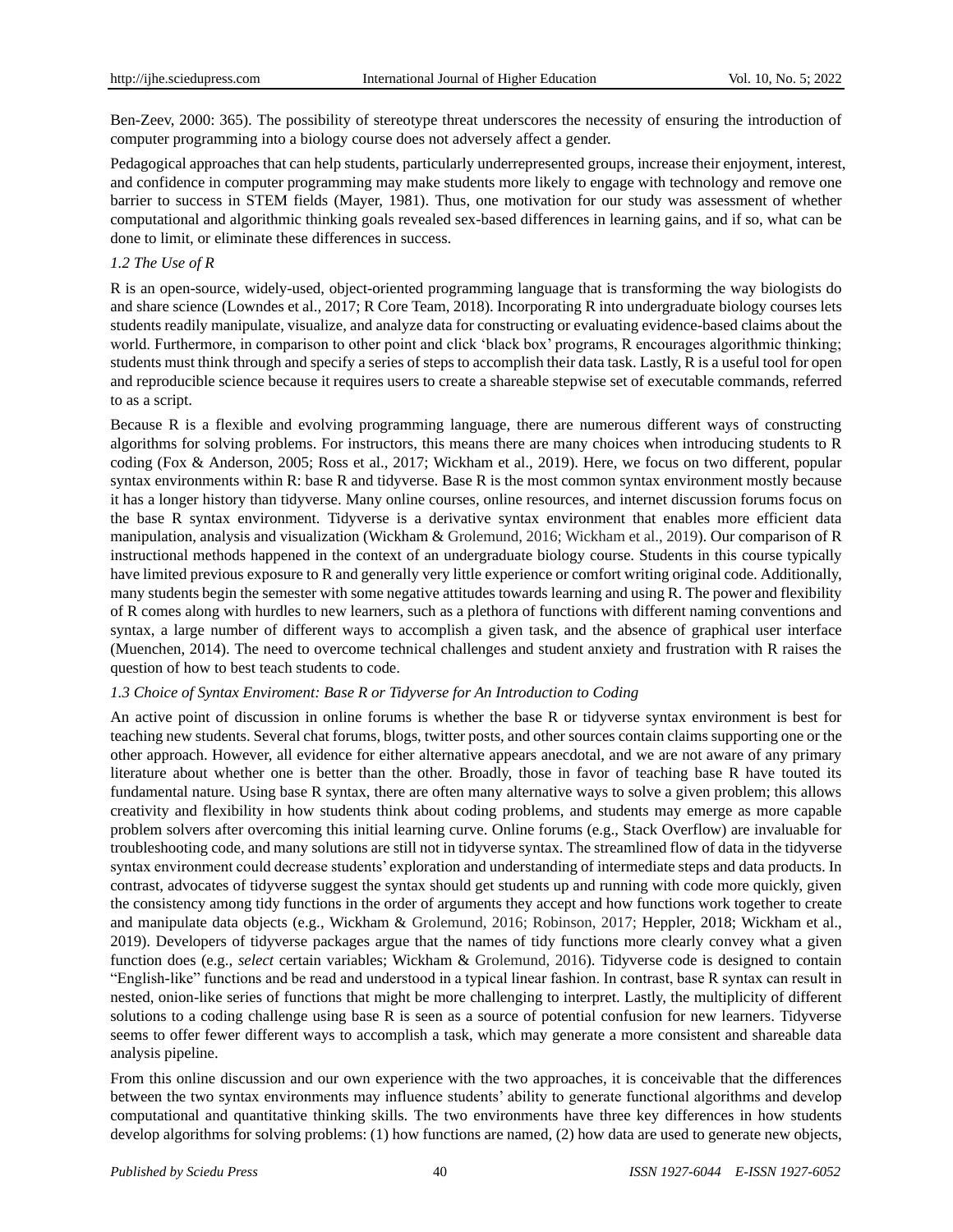and perhaps most importantly (3) how data flow through functions (i.e., use of "pipe" syntax in tidyverse). First, students need to learn syntax and the functional meaning of words used to call functions. The naming of functions may therefore influence how students think about what the algorithm directs the computer to do. For example, the functions *subset* and *filter* in base R and tidyverse, respectively, do the same thing: extract data from an object that meet some explicit criteria. So, although using either function on a data object will generate the same general output, the words subset and filter may mean different things to students and impact the ease of use of these functions.

Second, base R and tidyverse differ in how data are used to generate new objects. In some cases, base R requires "for loops" and row-column indexing of data frames for repeated calculation of some relevant values. So, for example, if there are multiple observations within several different groups, a for loop can be used to calculate and store summary statistics for each group. In this way, base R works by decomposing the problem into smaller, replicate parts, and iterating across groups. In tidyverse, the for loop is replaced by combining the functions *group\_by* and *summarise*.

Third, in base R, the script is often built either as a set of separate, sequential commands resulting in new generated data objects at each step, or as a series of nested functions that must be read from the inside out. That is, a 'core' function transforms some data, and that output is taken by the next function, and the next, like layers of an onion radiating outward. By contrast, tidyverse uses piping: a process of moving data from one function to another in a series of dependent, linear steps without generating novel intermediate objects. Wickham and Grolemund (2016, Ch. 18.2) provide a useful comparison of these syntax environments using a children's story (Figure 1).

| <b>Base R</b><br>syntax    | (a)<br>foo foo $1 \leq$ -hop(foo foo, through = forest)<br>foo foo $2 \le$ - scoop(foo foo 1, up = field mice)<br>foo foo $3 \le$ - bop(foo foo 2, on = head) | (b)<br>bop(<br>scoop(<br>hop(foo foo, through = forest),<br>$up$ = field mice<br>$on = head$ |
|----------------------------|---------------------------------------------------------------------------------------------------------------------------------------------------------------|----------------------------------------------------------------------------------------------|
| <b>Tidyverse</b><br>syntax | (c)<br>foo foo $\frac{9}{2}$ %<br>hop(through = forest) $\frac{9}{2}$ %<br>$scoop(up = field$ mice) %>%<br>$bop($ on = head)                                  |                                                                                              |

Figure 1. Comparing flow of information and organization of functions in base R (a, b) and tidyverse (c) syntax environments. Example text from Wickham and Grolemund (2016, Ch. 18.2). Re-creating little bunny foo foo's tale would either require several intermediate objects (a) or an onion-like series of functions (b), whereas the tidyverse version can be read linearly from left to right (c).

Prior to our study, we were not aware of data for making an objective, evidence-based decision about whether to teach beginners programming using base R or tidyverse. Hence, we set out to test whether it matters if students learn how to code in base R or tidyverse by evaluating student performance when confronted with the same set of challenges. We sought to determine whether there was a difference between base R and tidyverse in terms of: student gains in understanding syntax, student gains in constructing effective data visualizations and analyses, and whether one syntax environment was more sex-equitable than the other. We empirically addressed these questions by comparing the performance of students in lab sections of an undergraduate course that received instruction in either base R or tidyverse. The course focused on evolutionary biology, not computer programming, and our evaluation of how students used computers was in the context of learning key principles in evolutionary biology. Our exploratory analysis was motivated by the goal of engaging in data-driven revision of the curriculum and teaching strategies aimed at improving students' abilities as scientific thinkers.

# **2. Method**

# *2.1 Characteristics of the Study*

We conducted our study in an upper-division course with a strong emphasis on data manipulation, analysis, and visualization using R. The course was implemented in-person, prior to the pandemic. Many of the students had been exposed to R prior to this course, but most of their experience involved using existing algorithms and executing prepared scripts. For most students, this was the first course in which they were given examples and practice exercises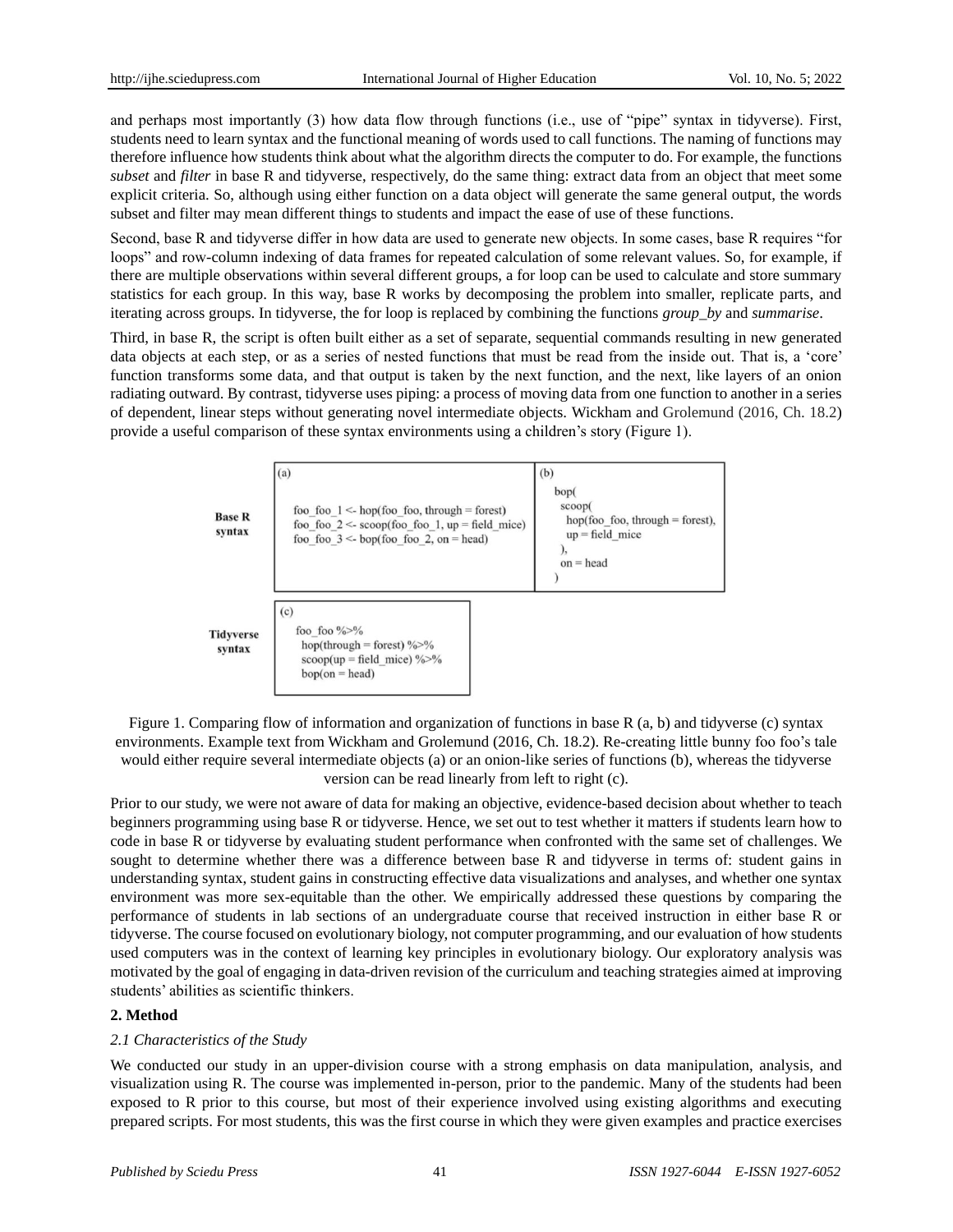and were expected to adapt the examples to construct their own algorithms for manipulating, analyzing, visualizing, and ultimately making sense of data. There were six separate lab sections  $($   $\sim$  13-20 students in each). Two different graduate teaching assistants taught the labs, but the curriculum and coding challenges were identical across all sections. In addition, there were five undergraduate teaching assistants that helped students with troubleshooting. Three randomly chosen lab sections received instruction and coding resources in base R and the other three received instruction and coding resources in tidyverse syntax. Otherwise, the lab content, skills, and assessments were the same across all lab sections. We stress, however, that there were many reasons why students in a particular lab section may have experienced a different learning environment that may have influenced their gain in R coding skills such that the degrees of freedom for our statistical analyses is unknown and less than expected based on the number of students. Our results apply to the specific course investigated and are not meant to be general; however, the study could help inform the ongoing debate about the relative effectiveness of teaching base R or tidyverse programming syntax and rules for algorithms. Because the purpose of the study was to promote data-driven revision of the curriculum and teaching strategies, the characteristics of our study did not warrant IRB approval.

#### *2.2 Measures*

We implemented pre- and post-instruction assessments focused on understanding syntax and the ability to construct algorithms that effectively manipulate, analyze, and visualize data. In the pre-assessment, very few students were able to understand R syntax or construct functional algorithms, so we focused only on the post-instruction assessment data. When we did use pre-post comparisons, the analyses used composite scores and not individuals scores to maintain anonymity of students. To gauge students' understanding of syntax, we constructed three short pieces of code in each of the two syntax environments (base R and tidyverse) and asked students to explain the function and the predicted products from each short code example (Table 1). To assess students' skill at coding, we presented students with a simple coding challenge. We confronted students with a dataset that included mid-parent and average offspring beak sizes for a set of Darwin's finches. Students were asked to visualize the data and estimate heritability (e.g., the slope of an offspring  $\sim$  parent regression). Students had access to their notes, previous work, and the Internet during the assessment. The particular challenge was unique, however; students had not previously been asked to estimate the heritability of beak size.

Our coding challenge rubric evaluated whether students were successful (1) or not (0) for seven items that were common to both treatments (base R, tidyverse): construct a graph of the data, use the knit function that is part of the process of making the script available as an html file, change the axes and axes labels to better convey relevant information, construct a linear model, use the linear model to draw a line showing predicted values on the graph, insert informative annotations into the code using the # sign, and access the statistics from the linear model. Other possible rubric items could have been scored, but these represent core aspects of students practice in both syntax environments.

Table 1. Queries aimed at estimating whether students understand syntax.

| tidyverse                                | base R                                            |
|------------------------------------------|---------------------------------------------------|
| InsectSprays %>%<br>filter(spray == "B") | $my\_dat \leq subset(InsectSprays, spray == "B")$ |
| $ggplot(data, aes(x=x, y=y)) +$          | $plot(data$ \$x, data\$y, pch=1)                  |
| $geom\_point(shape=1) +$                 | model <- $lm(data\$ $\sim$ data $\sqrt{s}$ x)     |
| geom_smooth(method=lm)                   | abline(model)                                     |
| data $\frac{9}{5}$ %                     | means $\langle$ - rep(NA, 10                      |
| $group_by(group)$ %>%                    | for $(t \text{ in } 1:10)$                        |
| summarise(mean_size = mean(size))        | $means[t] < -mean(data\$                          |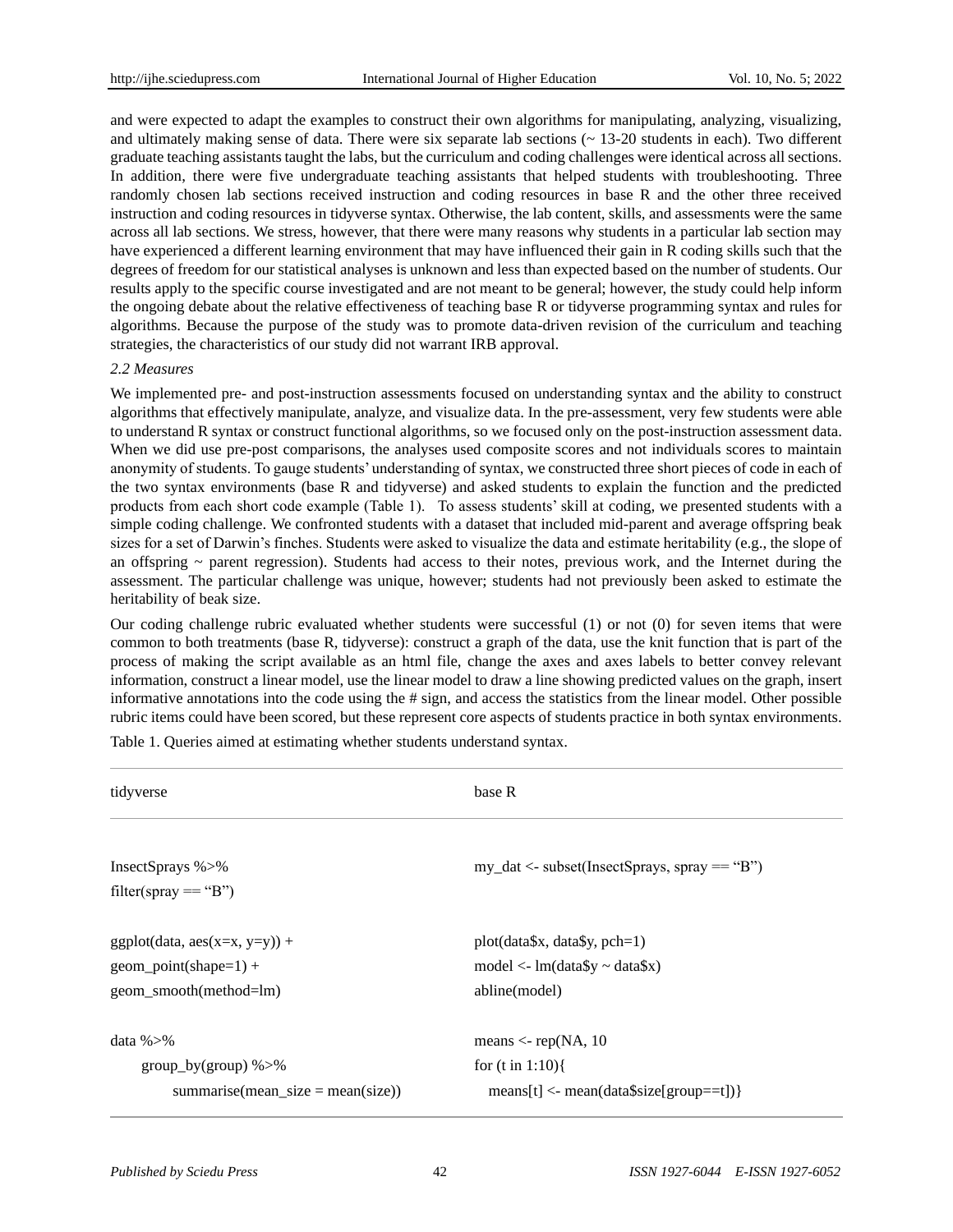# *2.3 Samples and Non-Independence*

The number of individuals categorized by the three predictor variables included 49 and 58 students in the base R and tidyverse treatments, respectively; 63 and 44 females and males, respectively; and 12 and 95 students with and without known experience coding in R, respectively. The known experience coding in R was based on record of successfully completing a first-year, R-based statistics class and showing evidence of some knowledge of coding in R on a pre-assessment. Importantly, students were not fully independent observations because certain students interacted repeatedly, the course emphasized collaboration and cooperation, and we know students shared code; however, the assessments were implemented as an individual challenge and we evaluated all students as independent data points. However, because of the non-independence of individuals, all statistical estimates of uncertainty likely underestimate the true uncertainty rendering p values misleading (Hurlbert, 1984). Therefore, we do not include p values or estimates of uncertainty and do not refer to any of our results as significant. Our aim was simply to estimate the relative effects of syntax environment, prior experience using R, and sex on student performance. We conducted all analyses using R (R Core Team, 2018).

# *2.4 Analyses*

To evaluate differences in student understanding of key syntax, we used Chi-square tests comparing base R and tidyverse student performance on each of three syntax components related to manipulating, plotting, and summarizing data.

Students' competency with constructing a script that manipulates, analyzes, and visualizes data in R was estimated by the sum of the binary rubric scores for the seven rubric items. We included three predictor variables in a linear model constructed for explaining some of the variation in the estimated R competency of students; the syntax environment (base R and tidyverse), sex (male or female), and known student experience with R. For each of the predictor variables, the difference in the summed rubric scores was visualized.

Additionally, we visualized the composite binary rubric scores for all individuals using non-metric multidimensional scaling (NMDS)(Oksanen et al., 2019). NMDS is a widely used method for visual representation of the similarity (or differences) among entities based on multiple variables. Visualization of NMDS scores was used to reveal the diversity of student answers. We further characterized the diversity of students' composite rubric score by counting the number of different types of answers.

# **3. Results**

# *3.1 Analysis of Syntax*

Our assessment of syntax revealed that one advantage of tidyverse lies in the interpretability of code that calculates summary statistics by groups (a common coding problem in biology and many other fields; Table 2). Tidyverse students asked to interpret tidyverse code for calculating group means far outperformed base R students asked to interpret base R code, which relies upon for loops to accomplish the same task ( $p < 0.001$ ). While 51% of tidyverse students correctly described what the group means code would accomplish (the highest success rate, by far, for any syntax question), only 4% of base R students correctly described what the for loop code would produce (Table 2). There was no discernible difference among treatment groups when it came to understanding syntax for data manipulation or visualization (e.g. subset and filter, and plot and ggplot, for base R and tidyverse, respectively); only 16-22% of students correctly interpreted these code snippets (Table 2).

| Syntax               | Proportion correct tidy | Proportion correct base | Difference |
|----------------------|-------------------------|-------------------------|------------|
| Data manipulation    | 0.22                    | 0.20                    | 0.02       |
| (filter/subset)      |                         |                         |            |
| Data visualization   | 0.16                    | 0.17                    | $-0.01$    |
| (ggplot/plot)        |                         |                         |            |
| Group means          | 0.51                    | 0.04                    | 0.47       |
| (summarize/for loop) |                         |                         |            |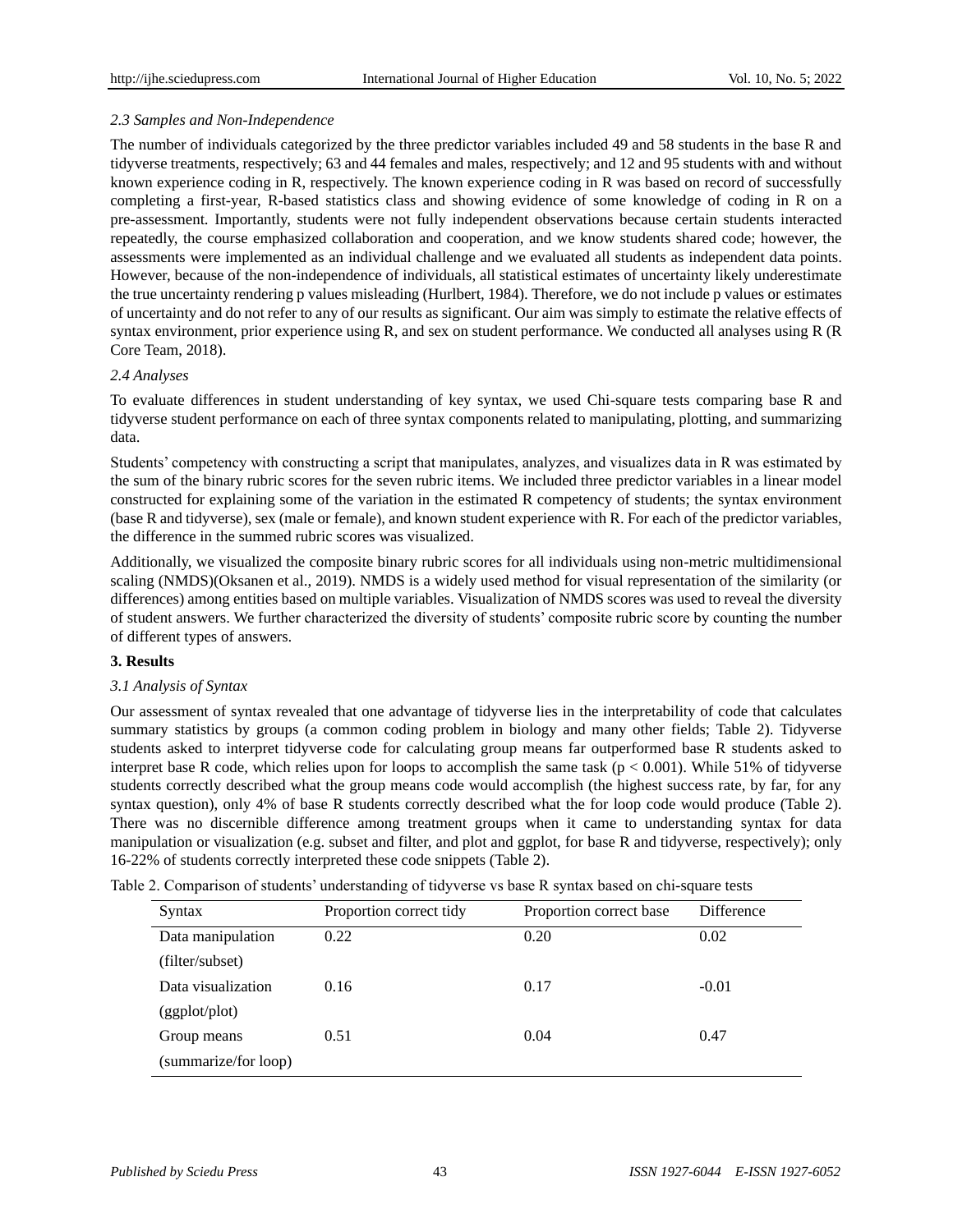# *3.2 Analysis of coding abilities*

Students' overall scores across the coding challenges ranged from 0 to 7 (of a maximum possible score of 7)(Figure 2). The average and median scores for all 107 students were both 3. The linear model analysis revealed base R students were generally more successful than tidyverse students (Table 3 and Figure 3): the base R effect was mostly due differences in students' abilities to modify axes (Figure 3). There were was a detectable but small effect of sex (females > males [Table 3 and Figure 3]). Student experience showed the largest effect (more experience = higher score [Table 3 and Figure 3]).



Figure 2. Histogram showing the variation in student scores for 7 rubric items used to evaluate student coding performance in the post-instruction assessment.

Table 3. Results from an additive linear model.

| Predictor variable          | Estimate |
|-----------------------------|----------|
| Intercept                   | 2.73     |
| Syntax environment (base R) | 0.78     |
| Prior experience            | 1.54     |
| Biological sex (male)       | $-0.68$  |

## *3.3 Diversity of Student Answers*

There was a total of 31 different student answers based on the composite rubric scores. These 31 answers spanned the whole range of possible summed scores and the plot of NMDS scores revealed remarkable diversity (Figure 4). Moreover, because the proximity of points in graphical space defined by the two NMDS reflects similarity of answers, it is instructive that in some cases, some composite scores (e.g. 3) were more similar to composite scores of 2 or 4 depending on which of the seven rubric items for students demonstrated competence. The rank order distribution of the frequency of the 31 student answers followed a log-normal distribution (data not shown), with a few answers that were very common and many answers that were either unique or infrequent.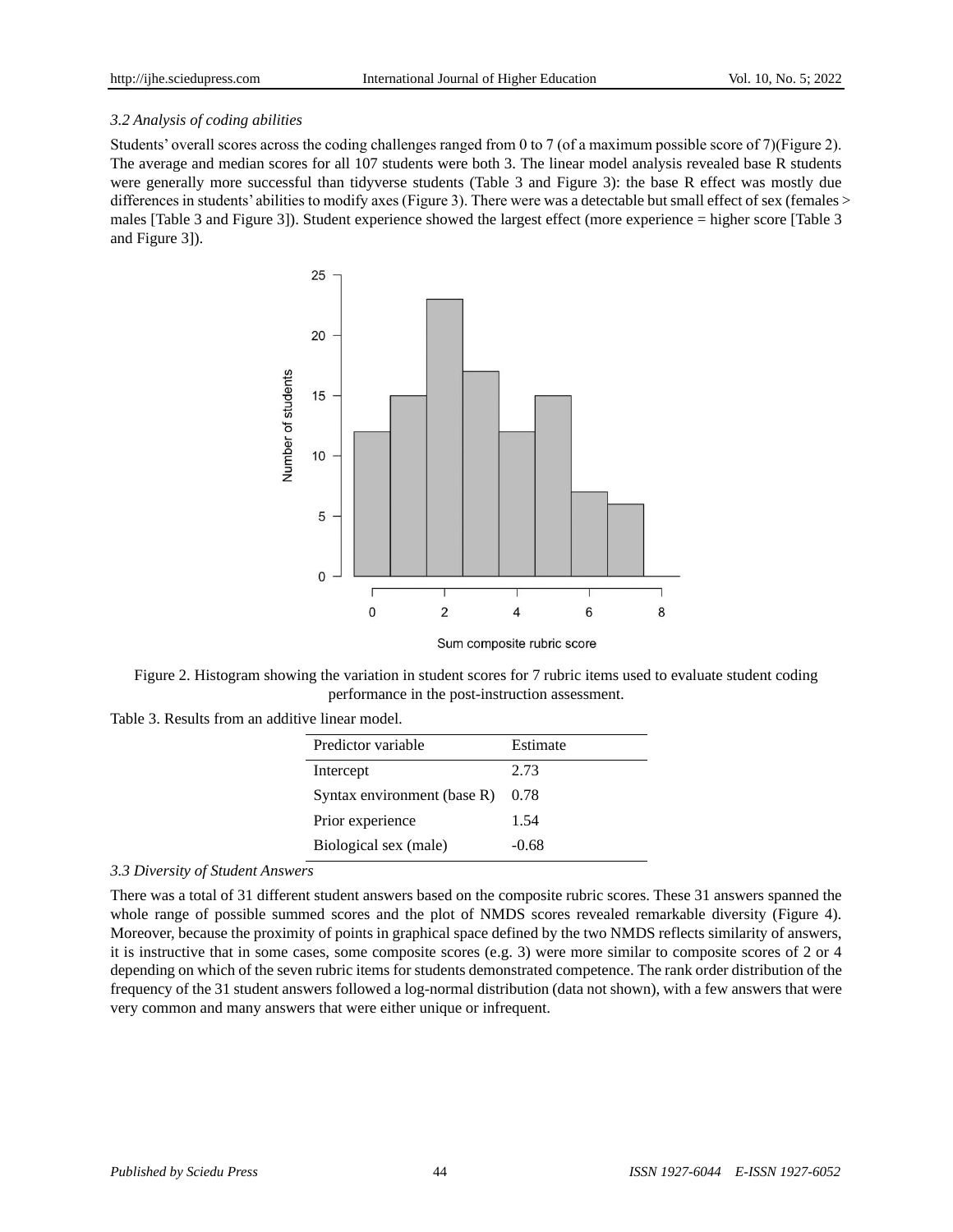

Figure 3. Comparison of the proportion of students that were assigned a value of one for each of seven rubric items between the two different syntax environments (top), depending on whether they had prior experience with R (middle), and whether students were male or female (bottom).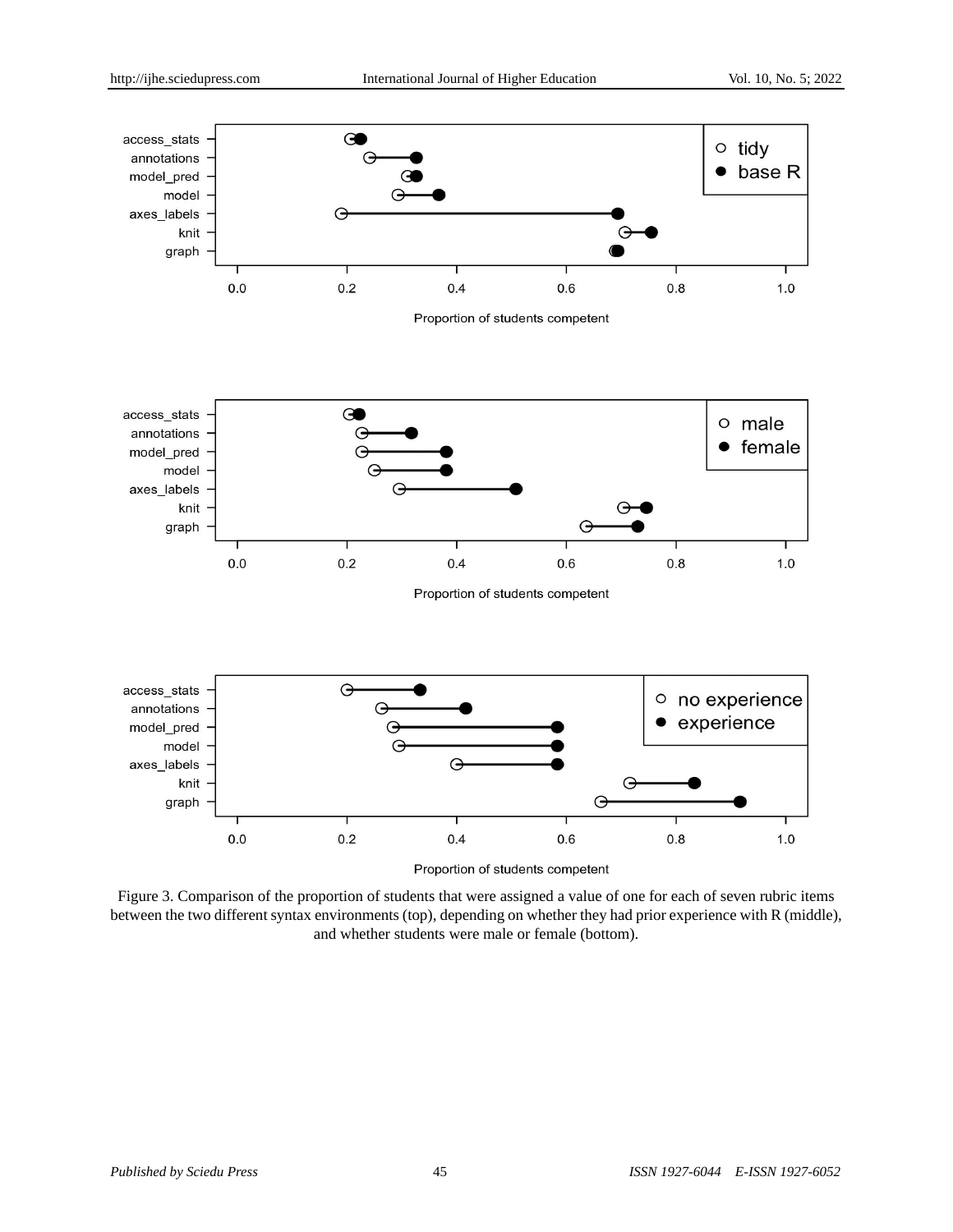

Figure 4. Visualization of NMDS data based on the presence and absence of rubric items for all students. Circles and squares identify individuals in the base R and tidyverse syntax environments, respectively. Numbers inside the symbols indicate the sum across the seven rubric items. Points that are in closer proximity indicate more similar composite rubric scores than points that are further apart.

Student responses on the coding challenges were remarkably variable given that they received identical instructional materials during class and had access to all of their scripts and notes and could search the internet during the final assessment. Moreover, it was clear some students failed to learn the best type of graph for visualizing particular data (e.g. scatterplot versus line graph). So, for example, of the 74 students who were scored as successfully producing a graph visualizing the data, eight students produced graphs other than a scatterplot.

#### **4. Discussion**

Data manipulation, analysis, and interpretation are essential skills for students across a broad array of quantitative disciplines (Hoar, 2014; Feser et al., 2017). For this reason, our department—of biology—has recently decided to focus on R because it is free, flexible, powerful, and widely used within and beyond the department. As is true for any new training program initiatives, curriculum revision may be necessary to adequately integrate these skills within and across courses. To make data-driven recommendations for improving our curriculum in ecology and evolutionary biology, we quantified and compared undergraduate student learning and attitude outcomes when they used base R or tidyverse syntax environments to make sense of data in an upper-division evolution course. We evaluated the impact of R syntax environment by characterizing student ability to interpret syntax and manipulate and visualize data to address evolutionary questions. Lastly, we tested for sex bias in student coding performance to ensure our pedagogical approach was equitable. Overall, we discovered that syntax environment and sex had little to no discernible effect. The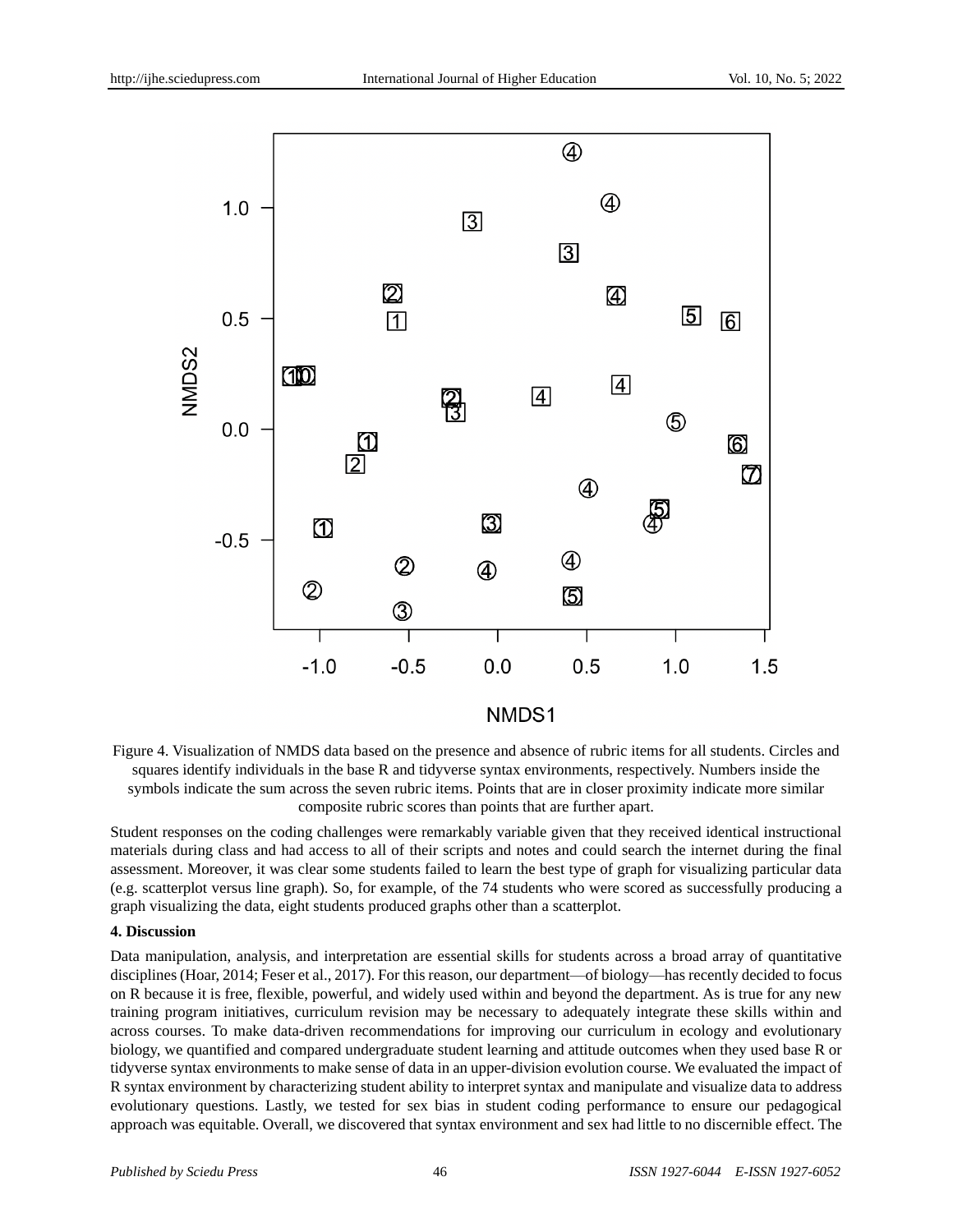largest effect was whether students had prior experience coding in R. Our conclusion is that what matters most is why coding is emphasized and how it is taught and not the syntax environment.

In our study, the final assessment was challenging for students; the average score was less than 50%. Moreover, the variation among students indicated that it was not just one aspect of coding that all students found consistently challenging. Rather, each component of the coding challenge was difficult for some subset of students. Furthermore, students appeared to struggle to demonstrate their programming competency even though they had encountered similar coding challenges throughout the semester, and they had access to notes, prior scripts, and the internet during the final exam. This observation suggests that the symbolic and abstract thinking inherent in constructing algorithms for making sense of data presents a significant cognitive challenge. Put differently, providing students with the necessary experience recognizing common structures and linking the common structural elements of problems to an appropriate mode of analysis, adapting existing code to achieve a unique goal, and becoming fluent in the use of functions for solving common problems were significant challenges. This is true in part because students were simultaneously learning biology and how to manipulate, analyze, visualize, and make sense of data using R. Thus, imposing quantitative analysis and computational literacy as key learning goals in a biology class might be elevating cognitive load to a degree that limits success for some students.

#### *4.1 Base versus Tidyverse*

We discovered students in base R achieved greater gains in constructing scripts that effectively manipulate, analyze and visualize data for the purpose of making or evaluating evidence-based claims. Matloff (2019) contended teaching tidyverse to beginners may add complexity up front, for example by requiring instructors to explain the pipe (%>%) and *ggplot* syntax for students to make basic summaries and plots of their data. For individuals with familiarity with coding in R, plotting with *ggplot* is seen as an easier and more efficient alternative to base R plotting, so we were surprised that students using base R syntax scored slightly better when it came to constructing and modifying plots. Although we did detect a difference in success depending syntax environment, most of the difference was explained by students' ability to modify the axes in ways that better conveyed the story in the data. Another possible explanation for difference between the two syntax environments may reflect that there were more numerous online resources for troubleshooting base R than tidyverse.

The main message from the comparison of performance between the syntax environments was not that students performed better in one than the other, but that, overall there were clear deficits in student learning. This result suggests a continuing challenge remains developing more effective curriculum and teaching strategies. As educators interested in developing critical and quantitative thinking abilities, our goal should be supporting student gains in using R (or another appropriate language) for making sense of data regardless of syntax environment. We recommend a pragmatic approach, wherein instructors use the functions necessary for particular data manipulation, analysis, and visualization goals that may entail borrowing strengths from each syntax environment or committing to the approach with which they are most familiar. Indeed, several widely used online instruction materials for data analysis have featured a mixture of base R fundamentals and tidyverse functions (e.g., stat545.com/basic-data-care.html; datacarpentry.org/semester-biology/materials/). Others suggest an alternative approach designed to remove some of the challenging idiosyncrasies among functions and help students get up and running with R more quickly. For example, within **mosaic** and **ggformula** R packages, students use streamlined and consistent formula-based syntax (y  $\sim$  x) to summarize, plot, and analyze data (Pruim et al., 2017; Kaplan & Pruim, 2020). Lastly, data manipulation that would require several tidyverse functions (e.g., *filter*, *select*, *summarize*, etc.) could instead be accomplished with a single, flexible **data.table** function (Dowle & Srinivasan, 2019; Matloff, 2019).

#### *4.2 The Success of Males and Females*

Analyses of the coding challenge results indicate that, overall, there was little or no evidence of sex-bias in the performance of students learning R; however, females performed better, on average, than males in both syntax environments. The lack of a large sex effect, relative to prior experience, suggests the curriculum and teaching strategies created an equitable environment across this important axis of student identity. Moreover, the high proportion of females in the biological sciences suggests introducing computer programming in biology may allow females to discover interest and ability that they may not have had if computer programming was the sole propriety of computer science departments.

#### *4.3 Limitations of the Study*

This particular study was not designed in a manner that enabled robust inference of the effect of syntax environment, prior experience, or sex on student gains in coding ability; there were simply too many uncontrollable variables. For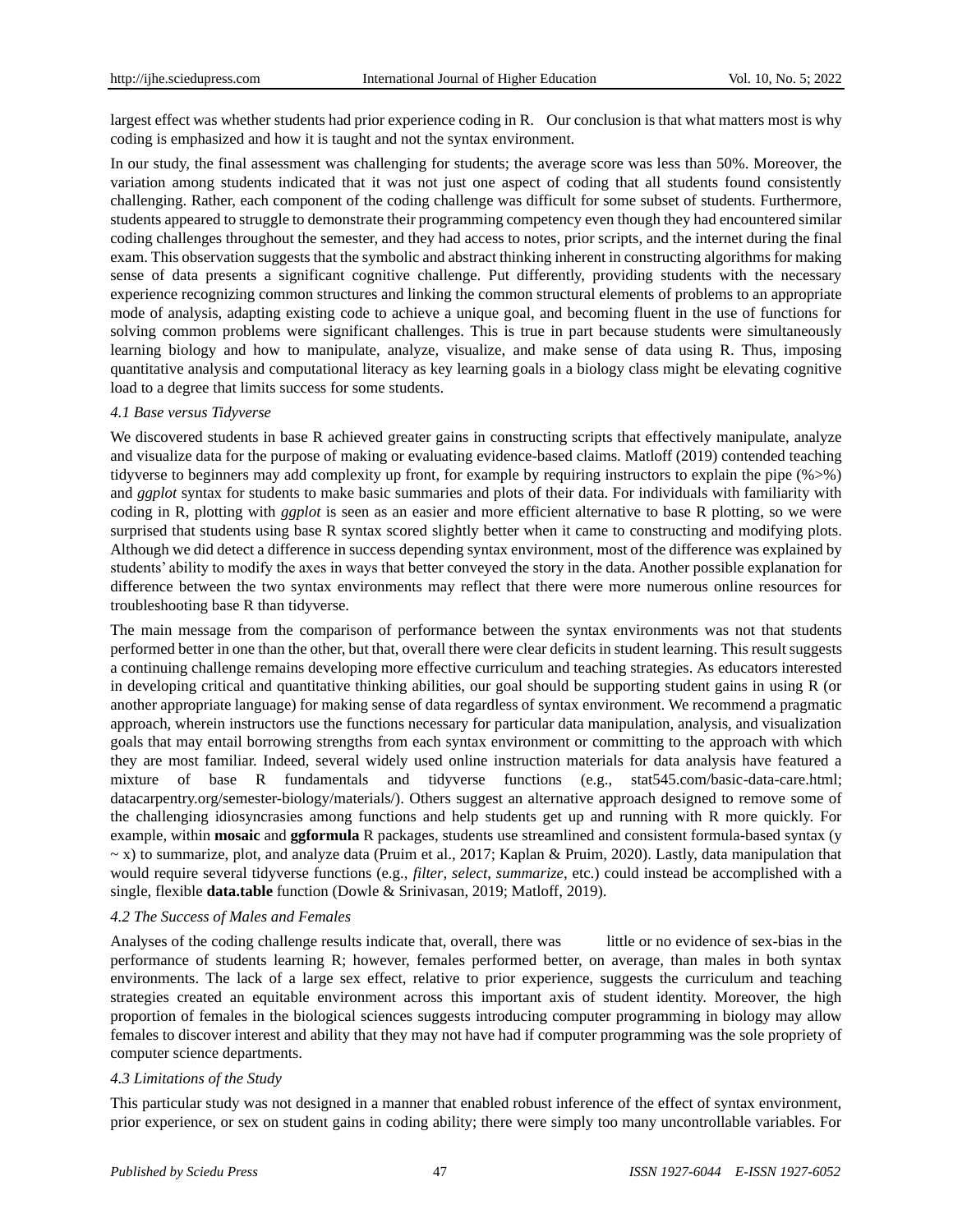instance, the results may reflect differences in the effect of the graduate student instructors and the five learning assistants that worked with students; differences in time of day and day of the week for the different lab sections; and the variation in student interactions among the six sections. The many uncontrolled variables that likely influenced student performance precluded robust statistical analysis; consequently, we did not attempt to establish whether the estimated effects were larger than expected from random sampling error. We emphasize the purpose of publishing the results from our quasi-experimental study was to emphasize that coding is a useful skill for biology students and teaching and learning coding in a biology class is challenging.

#### *4.4 Going forward*

Developing students' quantitative skills is essential for improving critical thinking and students' chances of gaining employment in increasingly data-dependent careers (Marbach-Ad et al., 2019; Holdren et al., 2012). Yet, the low average students scores suggest we did not achieve our learning goals. In some cases, the group work component of the lab, instead of promoting cooperative learning (Gillies, 2003), was found to encourage peers to copy each others' scripts. Copying obviates the need for problem solving and undoubtedly reduced learning outcomes. Students may have perceived they were successful because they were able to produce graphs of the data; however, in many cases, the graphs were nonsensical. Therefore, in future classes, we will focus on developing a "Does it make sense?" mindset. One further issue was evident from a student's paraphrased semester-end review of the course: if I wanted to learn computer programming, I would have enrolled in computer science. Clearly there is work to be done to make the purpose and value of coding relevant for early career biological thinkers.

The education literature indicates that instructors could improve student learning by actively considering student affect, engagement, and cognitive load (Kirschner, 2002; Trujillo & Tanner, 2017; Tanner, 2017; Guzman et al., 2019). For example, an emphasis on short worked examples that introduces only the minimum necessary R functions, and prompting students to check their understanding by explaining small sections of code, can improve student confidence and motivation while reducing stress and frustration (Guzman et al., 2019). In our study, new R functions were introduced through a combination of lecture and worked examples, where students were asked to follow along and then adapt the code for a new dataset. Additionally, R functions were introduced sequentially only as needed. However, adding questions for students to interpret code segments, rather than just the end result, in assignments or in-class quizzes (e.g., "clicker questions", real-time surveys) would provide valuable opportunities for students and instructors to confirm understanding. Perhaps the best way to help students create more functional algorithms is a stronger emphasis on the habit of adding informative annotations, comprehensible to their peers, that explicitly describe each line of code (Matloff, 2019).

Finally, as has been shown in many areas in STEM, repeated exposure over time may aid student mastery by improving their ability to learn and recall material, solve problems, and apply their knowledge to new challenges (Kang, 2016). Having multiple opportunities to practice using particular functions is likely critical for student coding success. Since the greatest gains in student learning likely require coordinated inclusion of programming and data analysis across courses (Guzman et al., 2019), we need to incorporate computational and algorithmic thinking challenges throughout the training program, from freshman through senior levels.

Our ultimate goal is to build a biology curriculum with a strong emphasis on quantitative thinking aided by developing students' abilities to manipulate, visualize, and analyze data for the purpose of making or evaluating evidence-based claims. To do so requires we change our focus from evaluating the effect of syntax on achieving coding challenges to one centered on evaluating students' development of quantitative and algorithmic thinking as they progress through courses (Guzman et al., 2019). The current research is a springboard for our next study: testing how different courses and instructors influence students' development into effective scientific thinkers confident in their ability to find, display, and tell the biological story in the data.

#### **Acknowledgements**

We thank the graduate teaching assistants, the students, and learning assistants for agreeing to participate. We also thank two anonymous reviewers for their thoughy and diligent reviews.

#### **References**

- Buitrago Flórez, F., Casallas, R., Hernández, M., Reyes, A., Restrepo, S., & Danies, G. (2017). Changing a generation's way of thinking: Teaching computational thinking through programming. *Review of Educational Research, 87*, 834-860. <https://doi.org/10.3102/0034654317710096>
- Busch, T. (1995) Gender differences in self-efficacy and attitudes towards computers. *Journal of Educational Computing Research, 12*, 147-158.<https://doi.org/10.2190/H7E1-XMM7-GU9B-3HWR>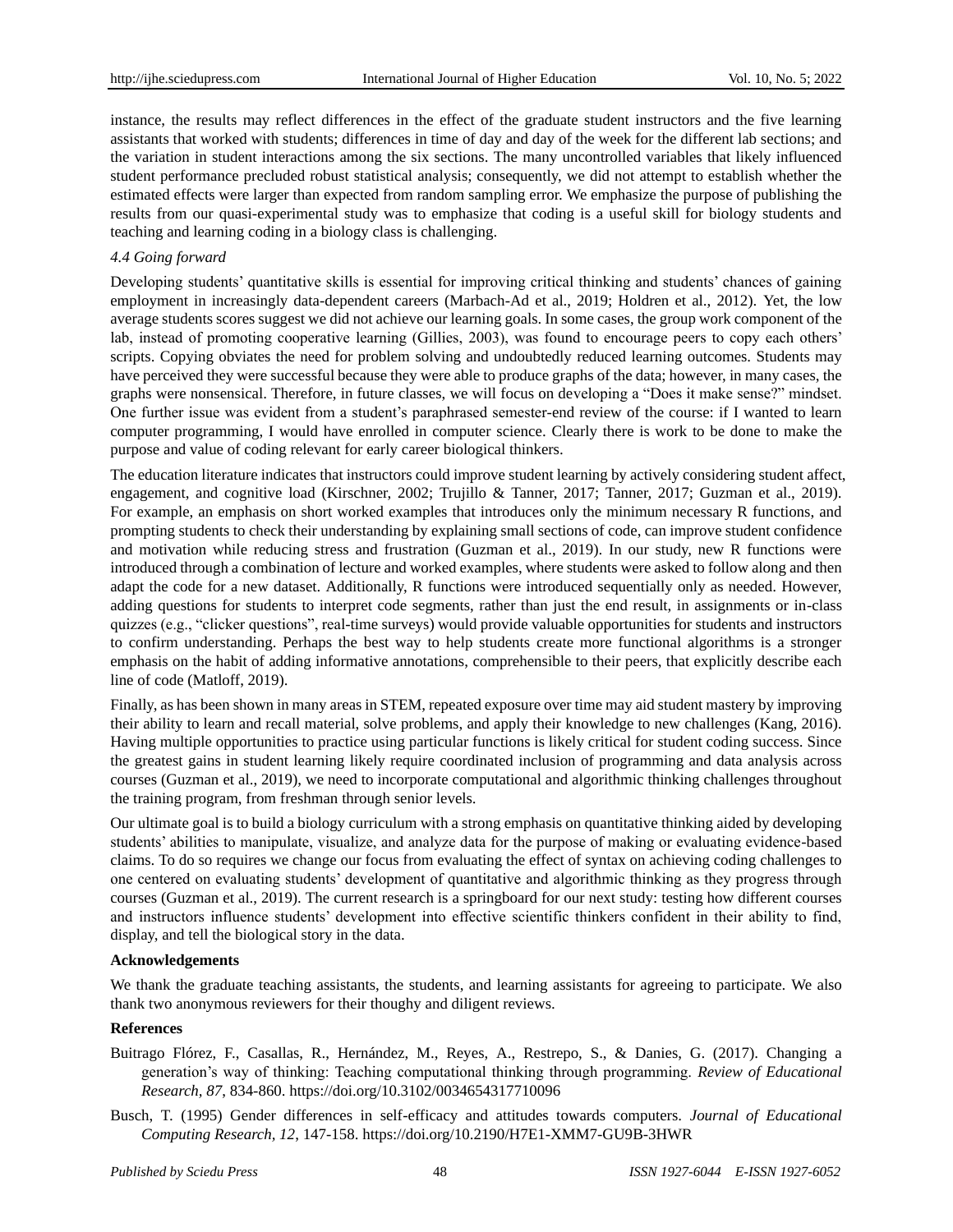- Cai, Z., Fan, X., & Du, J. (2017). Gender and attitudes toward technology use: A meta-analysis. *Computers & Education, 105*, 1-13.<https://doi.org/10.1016/j.compedu.2016.11.003>
- Chen, M. (1986). Gender and computers: The beneficial effects of experience on attitudes. *Journal of Educational Computing Research, 2*(3), 265-282[. https://doi.org/10.2190/WDRY-9K0F-VCP6-JCCD](https://doi.org/10.2190/WDRY-9K0F-VCP6-JCCD)
- Connolly, C., Murphy, E., & Moore, S. (2009). Programming anxiety amongst computing students A key in the retention debate?. *Institute of Electrical and Electronics Engineers - Transactions on Education, 52*, 52-56. <https://doi.org/10.1109/TE.2008.917193>
- Dowle, M., & Srinivasan, A. (2019). data.table: Extension of `data.frame`. R package version 1.12.2. [https://CRAN.R-project.org/package=data.table.](https://cran.r-project.org/package=data.table)
- Feser, J., Vasaly, H., & Herrera, J. (2017). On the edge of mathematics and biology integration: Improving quantitative skills in undergraduate biology education. *CBE-Life Sciences Education, 12*, 124-128. <https://doi.org/10.1187/cbe.13-03-0057>
- Fox, J., & Anderson, R. (2005). Using the R statistical computing environment to teach social statistics courses. [http://citeseerx.ist.psu.edu/viewdoc/download?doi=10.1.1.308.13&rep=rep1&type=pdf.](http://citeseerx.ist.psu.edu/viewdoc/download?doi=10.1.1.308.13&rep=rep1&type=pdf)
- Gillies, R. M. (2003). Structuring cooperative group work in classrooms. *International Journal of Educational Research, 39*, 35-49. [https://doi.org/10.1016/S0883-0355\(03\)00072-7](https://doi.org/10.1016/S0883-0355(03)00072-7)
- Guzman, L. M., Pennell, M. W., Nikelski, E., & Srivastava, D. S. (2019). Successful integration of data science in undergraduate biostatistics courses using cognitive load theory. *CBE—Life Sciences Education, 18*(4), ar49. [https://doi.org/10.1187/cbe.19-02-0041.](https://doi.org/10.1187/cbe.19-02-0041)
- He, J., & Freeman, L. A. (2019). Are men more technology-oriented than women? The role of gender on the development of general computer self-efficacy of college students. *Journal of Information Systems Education, 21*(2), 203-212.<http://jise.org/Volume21/n2/JISEv21n2p203.pdf>
- Heppler, J. (2018). Teaching the tidyverse to R novices. <https://medium.com/@jaheppler/teaching-the-tidyverse-to-r-novices-7747e8ce14e>
- Hoar, R. (2014). Generally educated in the 21st century: The importance of computer literacy in an undergraduate curriculum. *Canadian Conference on Computing Education*[. https://doi.org/10.1145/2597959.2597964](https://doi.org/10.1145/2597959.2597964)
- Holdren, J. P., Lander, E., & the president's council of advisors on science and technology. (2012). Engage to excel: Producing one million additional college graduates with degrees in science, technology, engineering, and mathematics. Report to the President. [https://obamawhitehouse.archives.gov/sites/default/files/microsites/ostp/pcast-engage-to-excel-final\\_2-25-12.pd](https://obamawhitehouse.archives.gov/sites/default/files/microsites/ostp/pcast-engage-to-excel-final_2-25-12.pdf) [f](https://obamawhitehouse.archives.gov/sites/default/files/microsites/ostp/pcast-engage-to-excel-final_2-25-12.pdf)
- Huber, W. Carey, V.J. , Gentleman, R., et al. (2015). Orchestrating high-throughput genomic analysis with Bioconductor. *Nature Methods, 12*, 115.<https://doi.org/10.1038/nmeth.3252>
- Hurlbert, S. H. (1984) Pseudoreplicatation and the design of ecological field experiments. *Ecological Monographs, 54*, 187-211.<https://doi.org/10.2307/1942661>
- Inzlicht, M., & Ben-Zeev, T. (2000) A threatening intellectual environment: Why females are susceptible to experiencing problem-solving deficits in the presence of males. *Psychological Science, 11*, 365-371. [https://journals.sagepub.com/doi/pdf/10.1111/1467-9280.00272?casa\\_token=8mFtCtDAxs4AAAAA:7p4YPmgj](https://journals.sagepub.com/doi/pdf/10.1111/1467-9280.00272?casa_token=8mFtCtDAxs4AAAAA:7p4YPmgjdwq9yrKyNI4NyxaG7p1wCylQqT4RLpXJ6_rE7vXZw7I-FGCGdKq_Ee2C_tkQ59Tt_S0n) [dwq9yrKyNI4NyxaG7p1wCylQqT4RLpXJ6\\_rE7vXZw7I-FGCGdKq\\_Ee2C\\_tkQ59Tt\\_S0n](https://journals.sagepub.com/doi/pdf/10.1111/1467-9280.00272?casa_token=8mFtCtDAxs4AAAAA:7p4YPmgjdwq9yrKyNI4NyxaG7p1wCylQqT4RLpXJ6_rE7vXZw7I-FGCGdKq_Ee2C_tkQ59Tt_S0n)
- Kang, S. H. (2016). Spaced repetition promotes efficient and effective learning: Policy implications for instruction. *Policy Insights from the Behavioral and Brain Sciences, 3*(1), 12-19. [https://doi.org/10.1177/2372732215624708](https://doi.org/10.1177%2F2372732215624708)
- Kaplan, D., & Pruim, R. (2020). ggformula: Formula interface to the grammar of graphics. R package version 0.9.4. https://CRAN.R-project.org/package=ggformula
- Kirschner, P. A. (2002). Cognitive load theory: Implications of cognitive load theory on the design of learning. *Learning and Instruction, 12*, 1-10. [https://doi.org/10.1016/S0959-4752\(01\)00014-7](https://doi.org/10.1016/S0959-4752(01)00014-7)
- Lowndes, J. S. S., Best, B. D., Scarborough, C., Afflerbach, J. C., Frazier, M. R., O'Hara, C. C., …, & Halpern, B. S. (2017). Our path to better science in less time using open data science tools. *Nature Ecology & Evolution, 1*(6), 0160.<https://doi.org/10.1038/s41559-017-0160>
- Marbach-Ad, G., Hunt, C., & Thompson, K. V. (2019). Exploring the values undergraduates students attribute to